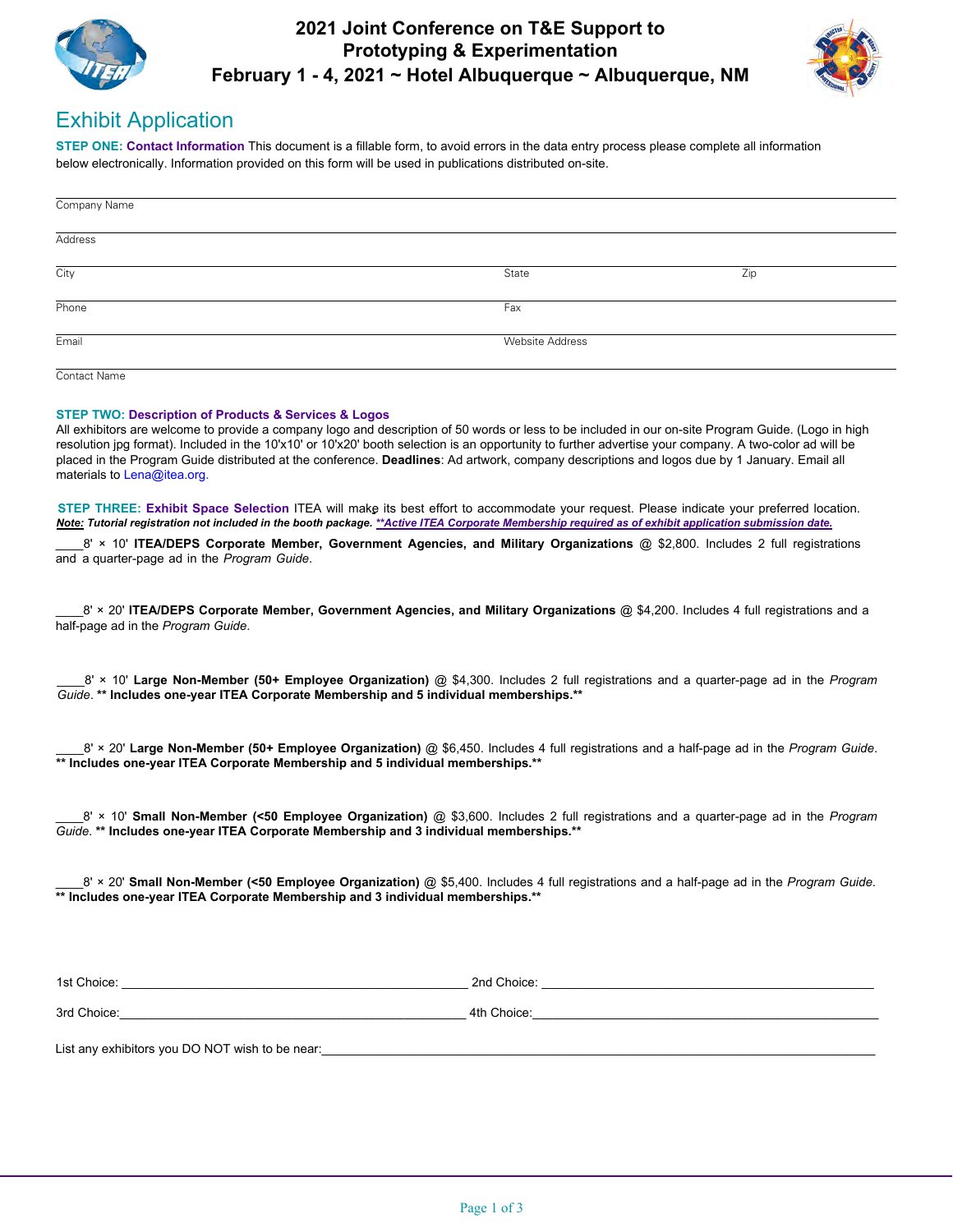# STEP FOUR: Policies & Procedures (please read the policies and procedures on page 3)

I have read and understand, and my company agrees to adhere to, the policies and procedures listed in this document and will share this information with the company representative that will be on-site.

| Signature                                                                                                |                        |               |                                                                                                                                                                |  |
|----------------------------------------------------------------------------------------------------------|------------------------|---------------|----------------------------------------------------------------------------------------------------------------------------------------------------------------|--|
| <b>STEP FIVE: Total Fees</b>                                                                             |                        |               | <b>STEP SEVEN: Send in Your Application</b>                                                                                                                    |  |
| Total Exhibit Space Selection (Step 3)                                                                   |                        | $\mathbb{S}$  | Email completed application form<br>Email:                                                                                                                     |  |
| <b>TOTAL PAYMENT ENCLOSED</b>                                                                            |                        |               | to Lena@itea.org                                                                                                                                               |  |
| <b>STEP SIX: Method of Payment</b>                                                                       |                        |               |                                                                                                                                                                |  |
| $\Box$ Check made payable to ITEA $-$ check #                                                            |                        |               | Mail completed application form to:<br><b>Mail:</b><br>International Test and Evaluation Association (ITEA)                                                    |  |
| Charge payment to the following credit card:<br><b>Q American Express Q VISA Q MasterCard Q DISCOVER</b> |                        |               | 11350 Random Hills Rd, Suite 800<br>Fairfax, VA 22030                                                                                                          |  |
| <b>Balance Due Withing 30 Days of Receipt of Invoice</b>                                                 |                        |               | <b>STEP EIGHT: Special Requirements</b>                                                                                                                        |  |
|                                                                                                          |                        |               | Each booth will include one electrical outlet with 5-10 amps                                                                                                   |  |
| <b>Credit Card Number</b>                                                                                | <b>Expiration Date</b> | Security Code | 110 power, a 6' skirted table, two chairs, and wastebasket.<br>Additional requirements my be indicated below and will be<br>billed at the exhibitor's expense. |  |
| Name as it appears on Card                                                                               |                        |               |                                                                                                                                                                |  |
|                                                                                                          |                        |               | □ Number of outlets: How many amps will your system consume?                                                                                                   |  |
| Signature                                                                                                |                        | Date          | $\Box$ Special Connectors Required:                                                                                                                            |  |
|                                                                                                          |                        |               |                                                                                                                                                                |  |
| □ Please send a receipt to name and email address listed above.                                          |                        |               |                                                                                                                                                                |  |

# **STEP NINE: Booth Personnel**

| Name    | Title                  |                  |  |  |
|---------|------------------------|------------------|--|--|
| Address |                        |                  |  |  |
| City    | State                  | $\overline{Zip}$ |  |  |
| Phone   | Fax                    |                  |  |  |
| Email   | <b>Website Address</b> |                  |  |  |
|         |                        |                  |  |  |
| Name    | Title                  |                  |  |  |
| Address |                        |                  |  |  |
| City    | State                  | Zip              |  |  |
| Phone   | Fax                    |                  |  |  |
| Email   | <b>Website Address</b> |                  |  |  |